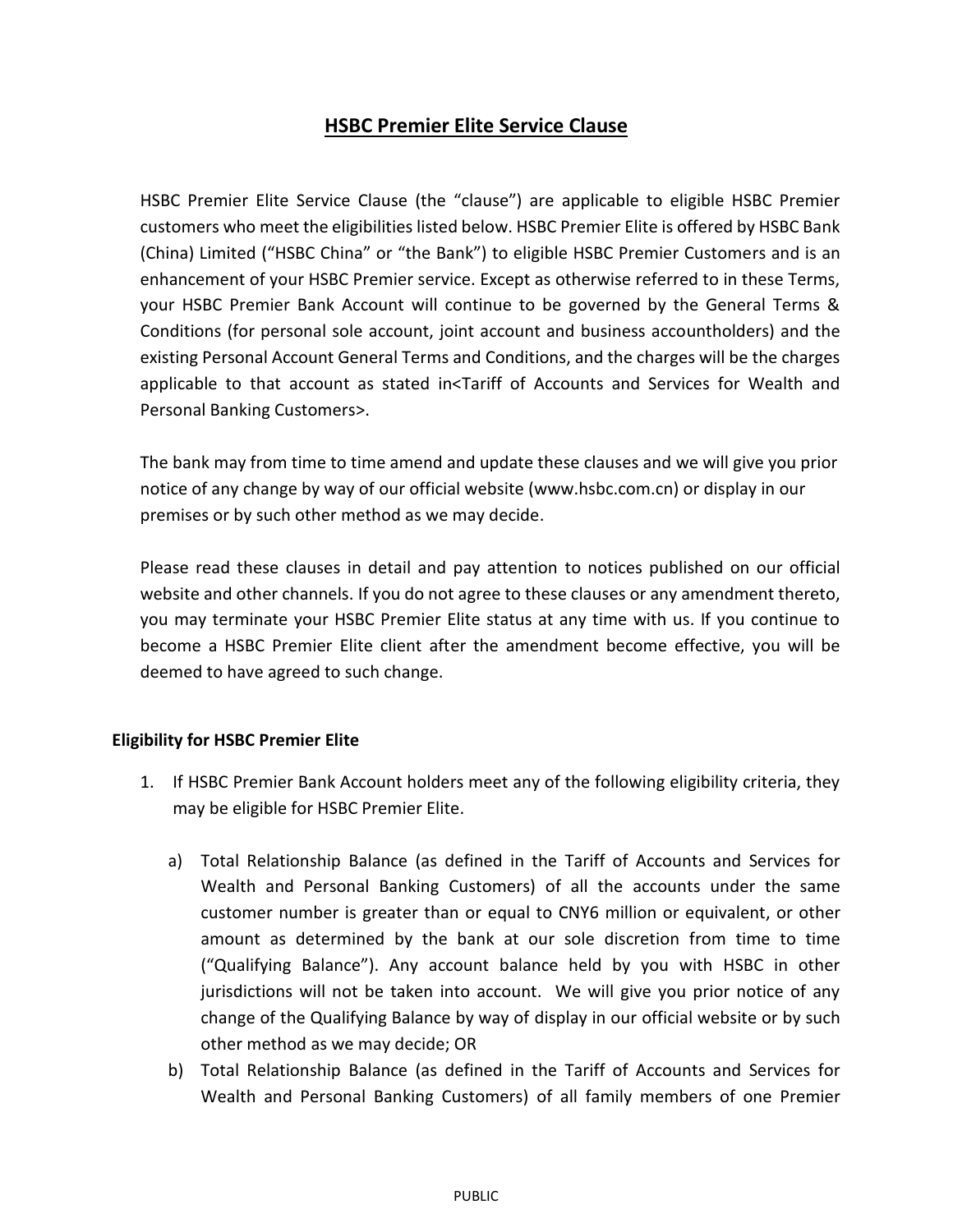Family with the bank is greater than or equal to CNY12 million or equivalent, or other amount as determined by the bank at our sole discretion from time to time; OR

- c) Customers who had approval from the Bank on his/her Home Mortgage Loan application and signed the Home Mortgage Loan contract, and the Home Mortgage Loan drawdown amount is no less than CNY6 million or equivalent and the value of your mortgaged property is no less than CNY20 million or equivalent; OR
- d) The total balance of the "investment or wealth products" is greater than or equal to CNY3 million or equivalent, which includes:
	- i. investment principal amount(s) of Dual Currency Investment(s) and Structured Deposit (Capital Protected at Maturity / Partially Capital Protected at Maturity);
	- ii. market value of other investment / wealth product(s);
	- iii. point of time cash value of traditional life insurance product(s) (including annuity insurance, whole life insurance, endowment insurance, critical illness insurance and universal life insurance) as at day end of the third to last working day of the current month;
	- iv. point of time market value of investment account(s) under investment linked insurance product(s) as at day end of the third to last working day of the current month.
- e) Annualized premium of term life insurance products is greater than or equal to CNY1.5 million or equivalent; OR premium of single payment insurance products is greater than or equal to CNY15 million or equivalent.

### **Benefits**

- 2. As a HSBC Premier Elite client, you have access to benefits and privileges, including access to selected suppliers of lifestyle services and other banking, insurance and wealth products and services. We may change, add to or withdraw any of these products, services and benefits from time to time and we will give you prior notice of any change by way of display in our public website (www.hsbc.com.cn) or by such other method as we may decide. Details are also available on request from your dedicated HSBC Premier Relationship Director.
- 3. Lifestyle services will be delivered by carefully selected third party lifestyle service suppliers ("Lifestyle Partners"). You will be required to agree to the terms and conditions available from those Lifestyle Partners before utilizing their lifestyle services. HSBC is not responsible for the delivery of the lifestyle services or for any failure on the part of the Lifestyle Partners in the delivery or non-delivery of their services.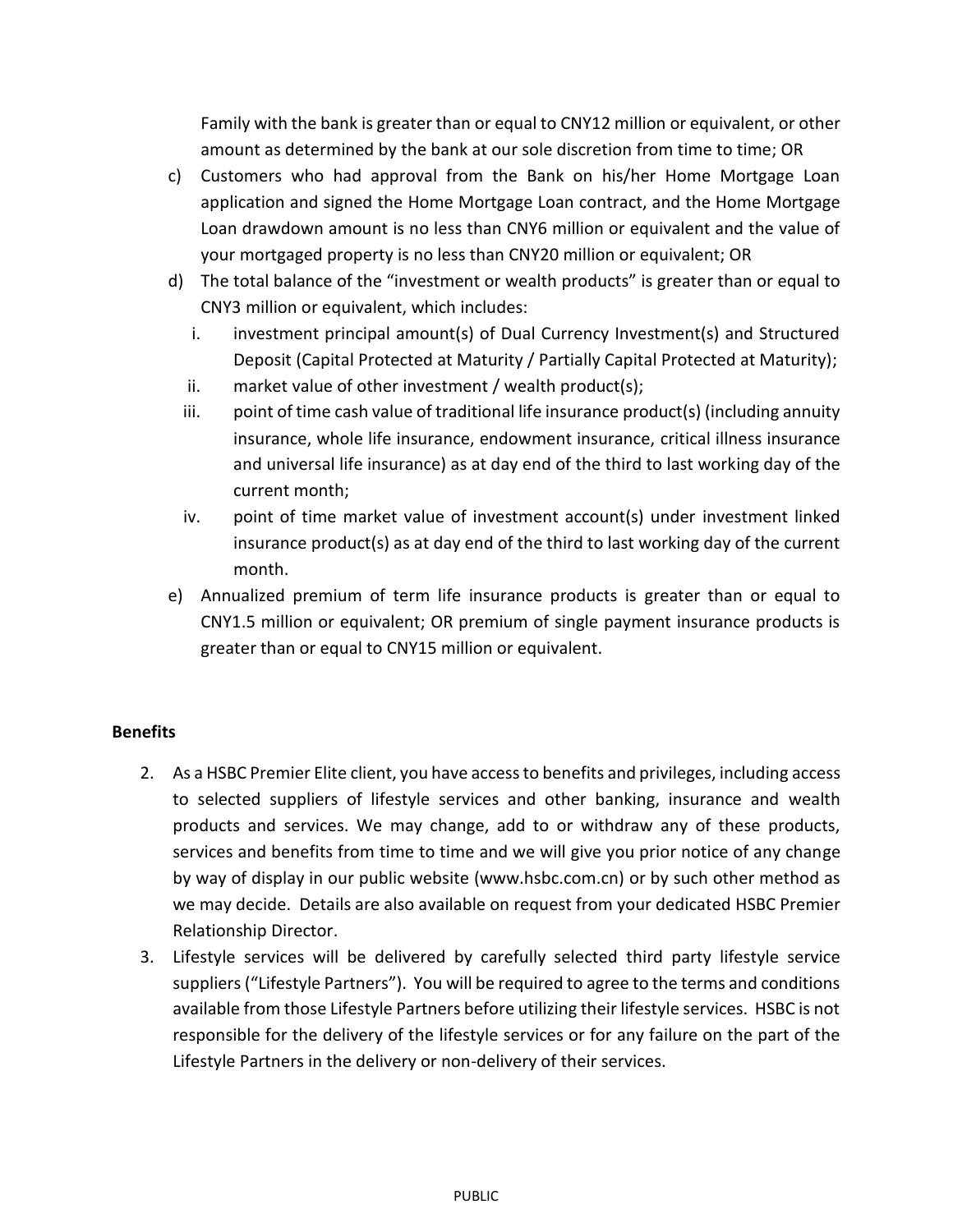- 4. We may offer HSBC Premier Elite clients preferential fees and charges and beneficial terms and rates on products and services. Please check with your dedicated HSBC Premier Relationship Director for information about the prevailing fees, charges, terms and rates available to you. We may change these fees, charges, terms and rates from time to time and we will give you such notice as is required by the terms and conditions applicable to the products and services or which is legally required.
- 5. If your HSBC Premier Bank Account is held jointly by you and one or more other individuals, when calculating the Qualifying Balance:
- a) the whole of the balance on that account will be included and the whole of the balances on any other accounts and any other investments with HSBC will be included if they are held jointly by all Joint Holders;
- b) any balance not held jointly by all Joint Holders will be excluded.

### **Becoming and remaining a HSBC Premier Elite client**

- 6. If you meet the eligibility for a HSBC Premier Elite client as stated in paragraph 1) above, we will notify you that you have become a HSBC Premier Elite client. After the end of each calendar month, we will look back to determine if you have maintained your qualifying status as stated in paragraph 1 for the previous 3 months. Your eligibility to be a HSBC Premier Elite client will continue if you have been able to meet the qualifying status as stated in paragraph 1. If you have been unable to maintain your qualifying status, your eligibility to be an HSBC Premier Elite client will expire at the end of a period of 12 months from the end of the previous calendar month.
- **7.** We will, in any event, notify you at least 1 month prior to the expiry of your eligibility (as stated in paragraph 1) to be an HSBC Premier Elite client, if your eligibility has not been extended by then in accordance with paragraph 8) below**.**
- 8. If, before the expiry of your eligibility to be HSBC Premier Elite client in accordance with paragraph 6) above you again met any of the eligibility criteria as stated in paragraph 1) , then your right to participate in HSBC Premier Elite will continue for another 12 months without termination.

### **Expiry or termination**

- 9. You will no longer be permitted to be an HSBC Premier Elite client if, for any reason, you are no longer an HSBC Premier customer.
- 10. We may terminate your eligibility to be an HSBC Premier Elite client:
- a) at any time by giving you not less than one months' notice, or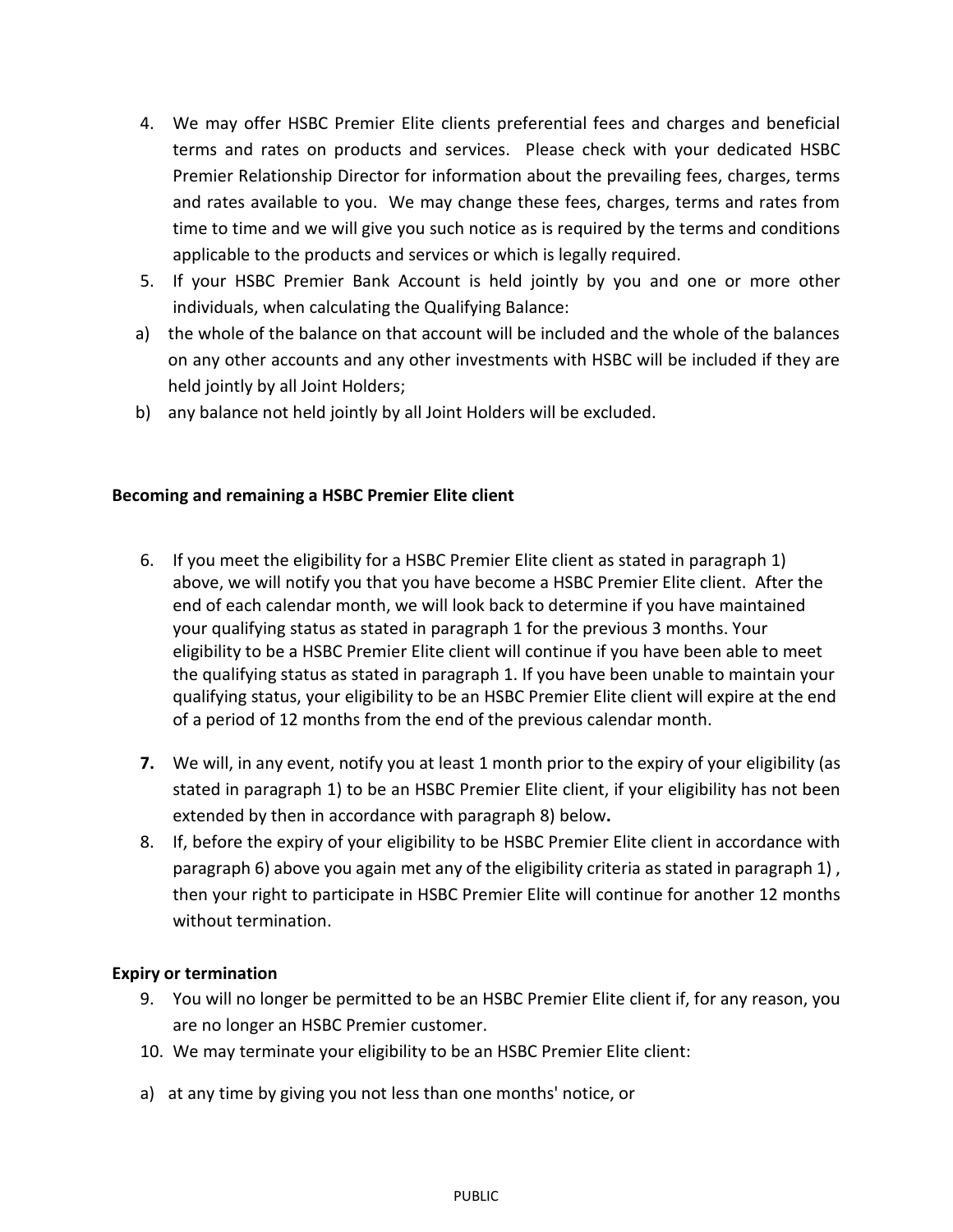- b) immediately on giving notice if we reasonably consider that by continuing to be an HSBC Premier Elite client or by continuing to make the products, service and benefits of HSBC Premier Elite available to you we may break any law, regulation, code, court order or other duty or may be acting contrary to a recommendation, requirement or decision of any court, ombudsman, regulator or similar authority or may be exposed to action or censure from any government, regulatory or law enforcement or taxation authority.
- 11. You may withdraw from HSBC Premier Elite immediately upon giving notice to us through our 24-hour customer service hotline on +86 21 95366 or your HSBC Premier Relationship Director or our branches.
- 12. On the expiry and termination of or your withdrawal from HSBC Premier Elite, you will continue as an HSBC Premier customer if you continue to hold your HSBC Premier Bank Account and to qualify for HSBC Premier in accordance with the eligibility criteria applying to it.
- 13. Should your right to be an HSBC Premier Elite client come to an end either because you cease to meet the eligibility criteria, withdraw or because we terminate your eligibility to be an HSBC Premier Elite client, you will no longer be eligible for the products, services and benefits which are available only to HSBC Premier Elite clients. Each of these products and services which you are then using may either continue or be withdrawn according to the type of product or service and to the terms and conditions applicable to it. Any special terms or rates of charges or other benefits available only to HSBC Premier Elite clients may no longer apply or be available to you either with immediate effect or after a period of notice according to the type of product or service and to the applicable terms and conditions. If there are any changes to the terms or changes applicable to the product, service or benefit which you are using, we will notify you of those changes. You may consult your Premier Relationship Director for more information about these arrangements after you have stopped being an HSBC Premier Elite client if you still remain as an HSBC Premier customer.
- 14. Being a HSBC Premier Elite client gives you access to products and services available from various suppliers which are not part of HSBC nor connected with us. These products and services will be provided to you under agreements which will be made directly between you and these suppliers. These agreements with these suppliers will be made on their terms and conditions of business. These terms and conditions of business will be made available to you by these suppliers before you enter into an agreement with them. Before you enter into an agreement with or buy or use the products or services of a supplier, please take time to read their terms and conditions of business. Your Relationship Manager will be pleased to assist you if you need help.
- 15. Your HSBC bank Account will continue to be governed by the General Terms & Conditions (for personal sole account, joint account and business accountholders) and the existing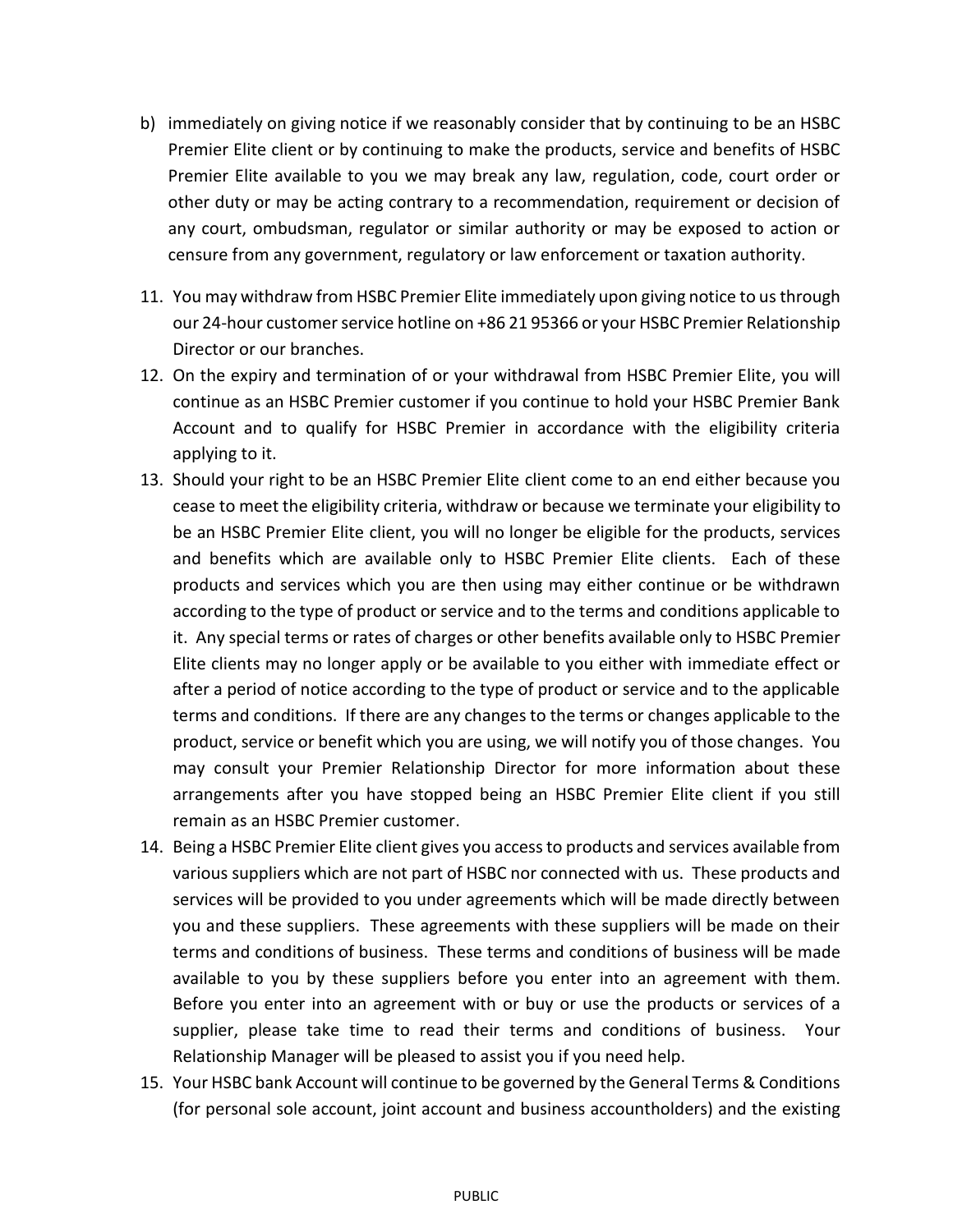Personal Account General Terms and Conditions, thisservice clause prevails to the extent of any inconsistency among the above mentioned terms & conditions. The charges will be applicable to that stated in<Tariff of Accounts and Services for Wealth and Personal Banking Customers>. You may refer to <Premier Elite Service Clause> for details about HSBC Premier Elite services. All of the above documents can be reached from our bank staff or through our official website (www.hsbc.com.cn).

- 16. We may make changes to these clauses at any time if we reasonably consider the change is to your advantage or is needed for any one or more of the following reasons. These reasons may relate to circumstances existing at the time or those that are expected to apply in the near future:
- a) to respond proportionately to changes in law;
- b) to meet HSBC's regulatory requirements;
- c) to reflect industry guidance and codes of practice;
- d) to respond to the making of a relevant recommendation, requirement or decision of any court, ombudsman, regulator or similar authority;
- e) to allow us to make reasonable changes to the way in which HSBC Premier Elite operates or to offer or provide new or modified products, services and benefits.

We will give you prior notice of any change by way of display in our premises, public website (www.hsbc.com.cn) or by such other method as we may decide. If you do not agree to these clauses or any amendment thereto, you may terminate your HSBC Premier Elite status at any time with us. If you continue to become a HSBC Premier Elite client after the amendment become effective, you will be deemed to have agreed to such change.

### **Complaints**

17. If the provision of services by HSBC to you as a HSBC Premier Elite client falls short of your expectations, please raise your concerns with your dedicated HSBC Premier Relationship Director or contact our 24-hour HSBC customer service hotline on +86 21 95366 or e mail us at hsbcaoc@hsbc.com.cn quoting "HSBC Premier Elite". Concerns about services made available by third party suppliers of lifestyle services available to you as a HSBC Premier Elite client should be directed in the first instance to those third party suppliers, in accordance with their complaints procedures. If you are unable to resolve your concerns with those vendors, then please raise the matter with us via the channels mentioned above.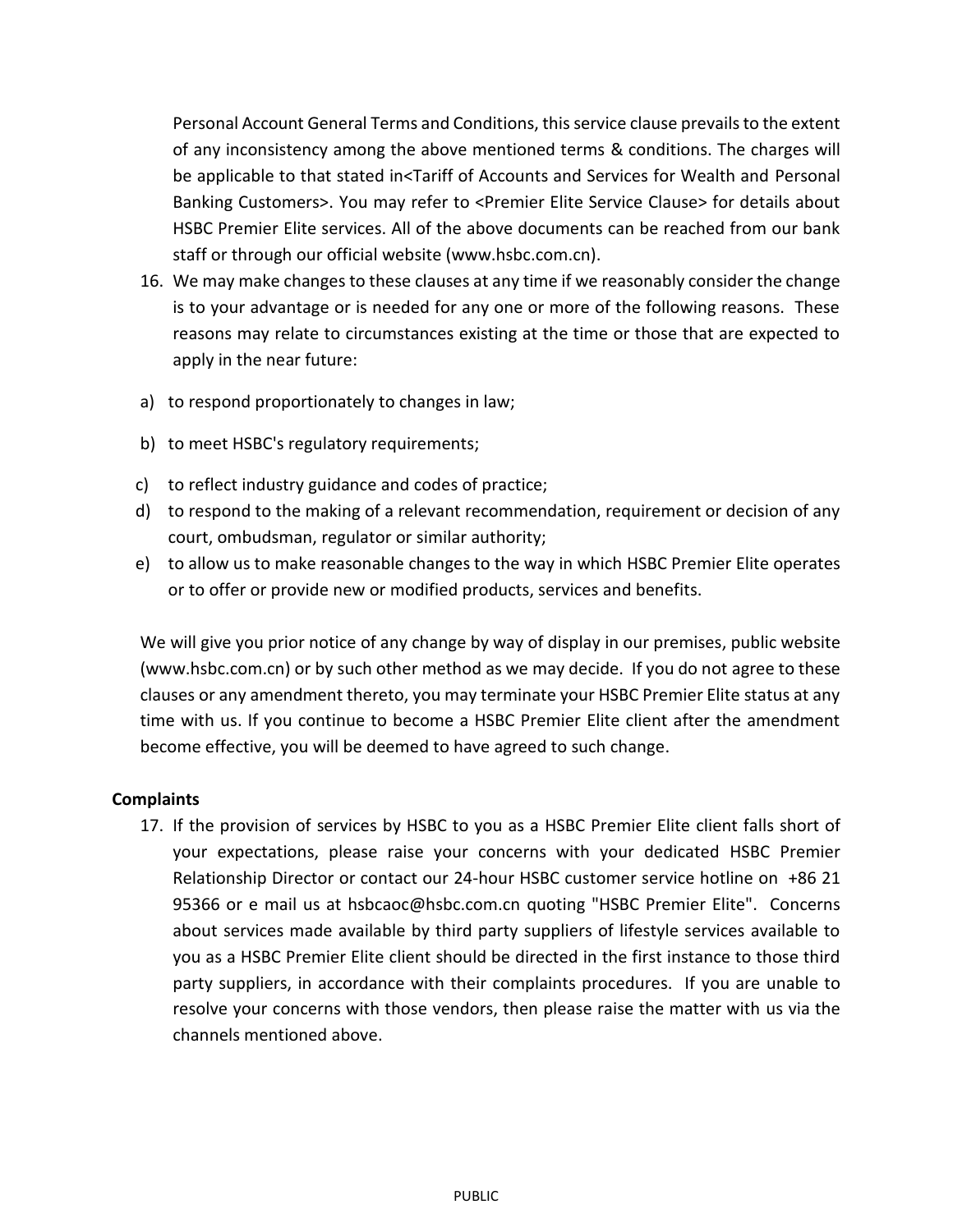## **The Collection and Use of Your Information**

- 18. HSBC is committed to keeping your information private. You will be deemed as agree our collection and process of your personal information for the purpose of providing you our Premier Elite services. Full details of how your information is currently processed are available in the General Terms & Conditions (for personal sole account, joint account and business accountholders) and Personal Account General Terms and Conditions. You may consult the aforesaid documents with our bank or through our official website www.hsbc.com.cn, so as to understand the purpose, method and scope of handling personal information of our bank, understand the personal information and privacy protection practices of our bank, understand the rights and interests of information subjects related to personal information and privacy and the ways of safeguarding personal rights and interests.
- 19. HSBC may also collect information about you from the Lifestyle Partners and from anyone they ask to provide services to you.
- 20. HSBC will process, transfer and disclose information about you and your use of HSBC Premier Elite service (including your use of lifestyle concierge services) to:
- provide you with a broader range of investment, insurance and banking products and services;
- provide you with a lifestyle concierge service and allow you to benefit from the services of various HSBC lifestyle partners and other third parties;
- enable HSBC (including your relationship manager) to understand your needs and preferences based on your use of lifestyle concierge services (including contacting you about products and services tailored to your needs); and
- send you direct marketing and conduct marketing research, if you agree to it.
- 21. Should HSBC decide to replace one Lifestyle Partner (the "Outgoing Lifestyle Partner") with another Lifestyle Partner (the "Incoming Lifestyle Partner"), to facilitate a smooth transition from one to the other and reduce any inconvenience to you caused by the transition process, HSBC may require the Outgoing Lifestyle Partner to share information that it holds about you with the incoming Lifestyle Partner. This information may be shared before you have activated your membership with the Incoming Lifestyle Partner. That information may also be delivered by the Outgoing Lifestyle Partner to the Incoming Lifestyle Partner through HSBC. Any such information will be shared in accordance with applicable laws and regulations.